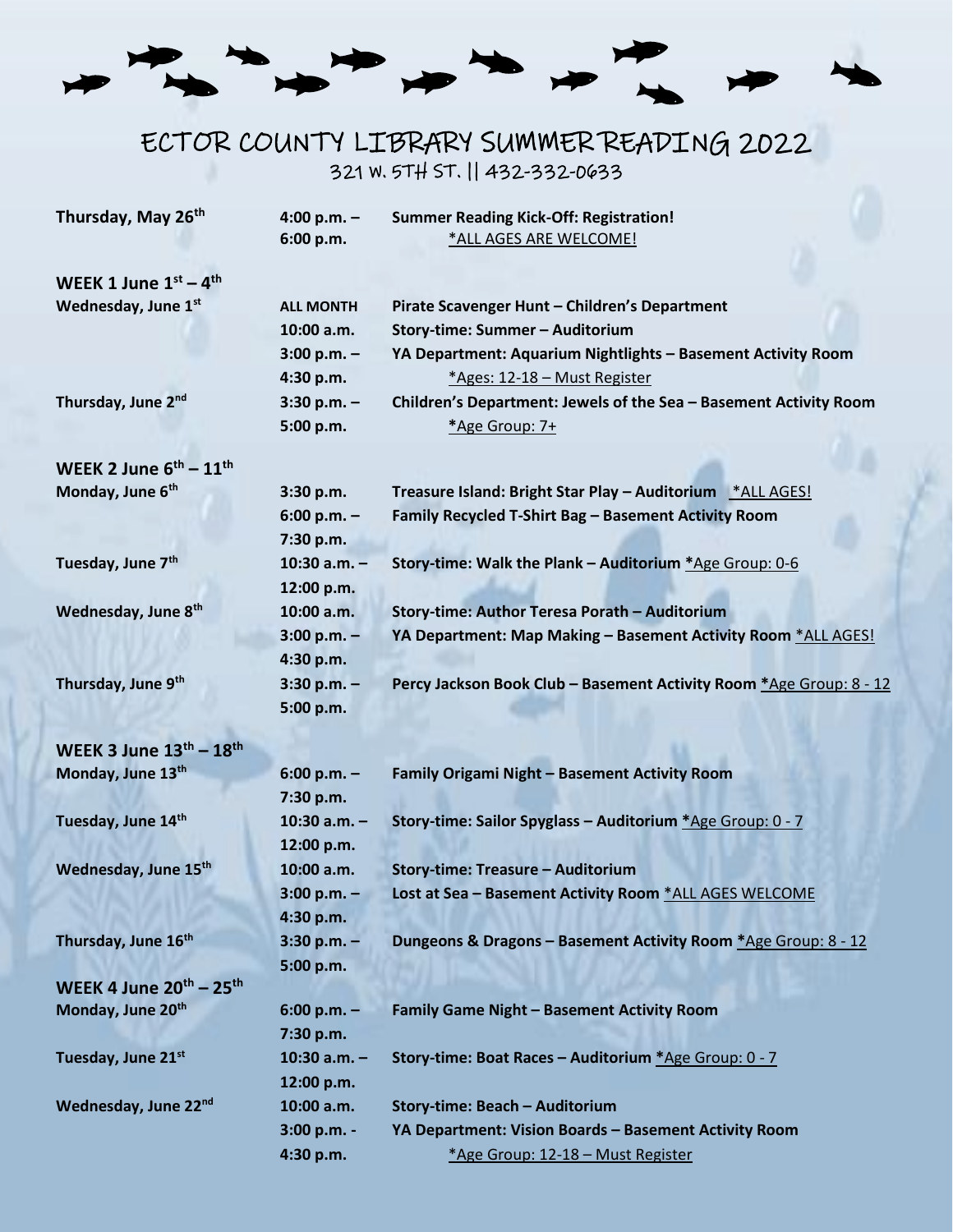| Thursday, June 23 <sup>rd</sup> | $3:30$ p.m. $-$ | <b>Children's Department: Ocean Cubes - Basement Activity Room</b> |
|---------------------------------|-----------------|--------------------------------------------------------------------|
|                                 | 5:00 p.m.       | *Age Group: 8 - 12                                                 |

### **WEEK 5 June 27th – July 2nd**

| Monday, June 27th               | $11:00$ a.m.     | Will Parker Concert - Auditorium *ALL AGES ARE WELCOME!              |
|---------------------------------|------------------|----------------------------------------------------------------------|
|                                 | $6:00 p.m. -$    | Family Coloring Night - Basement Activity Room                       |
|                                 | 7:30 p.m.        |                                                                      |
| Tuesday, June 28 <sup>th</sup>  | $10:30$ a.m. $-$ | <b>Storytime: Shark Binoculars - Auditorium *Suggested Ages: 0-7</b> |
|                                 | 12:00 p.m.       |                                                                      |
| Wednesday, June 29th            | 10:00 a.m.       | Storytime: Ocean - Auditorium                                        |
|                                 | 3:00 p.m. -      | YA Department: Sunken Cities - Basement Activity Room                |
|                                 | 4:30 p.m.        | *Ages: 12-18 - Must Register                                         |
| Thursday, June 30 <sup>th</sup> | $3:30 p.m. -$    | Children's Department: Painted Mermaid Rocks -                       |
|                                 | 5:00 p.m.        | *Suggested Ages: 6-12<br><b>Basement Activity Room</b>               |

### **WEEK 6 July 4th – 9 th**

**Tuesday, July 5<sup>th</sup>** 

**Wednesday, July 6<sup>th</sup>** 

**Thursday, July 7<sup>th</sup>** 

**Monday, July 11<sup>th</sup>** 

**Tuesday, July 12<sup>th</sup>** 

**Wednesday, July 13<sup>th</sup>** 

**Thursday, July 14<sup>th</sup>** 

**WEEK 7 July 11th – 16th**

## **ALL MONTH Sea Creatures Scavenger Hunt – Children's Department Monday, July 4th ECTOR COUNTY LIBRARY WILL BE CLOSED JULY 4th**

| $10:30$ a.m. $-$ | <b>Storytime: Shark Feeding</b>                                     |
|------------------|---------------------------------------------------------------------|
| 12:00 p.m.       | *Suggested Ages: 0-7                                                |
| 10:00 a.m.       | Storytime: Fish - Auditorium                                        |
| $3:00 p.m. -$    | YA Department: Ocean Painting - Basement Activity Room              |
| 4:30 p.m.        | *Ages: 12-18 - Must Register                                        |
| $3:30 p.m. -$    | Percy Jackson Book Club - Basement Activity Room *Age Group: 8 - 12 |
| 5:00 p.m.        |                                                                     |

| $6:00 p.m. -$    | Family Jellyfish Lanterns - Basement Activity Room               |
|------------------|------------------------------------------------------------------|
| 7:30 p.m.        |                                                                  |
| $10:30$ a.m. $-$ | Story-time: Under the Sea Accordion Book - Auditorium *Suggested |
| 12:00 p.m.       | Ages: 6-12                                                       |
| 10:00 a.m.       | Story-time: Whale - Auditorium                                   |
| $3:00 p.m. -$    | YA Department: Zen Rock Beach - Basement Activity Room           |
| 4:30 p.m.        | *Ages: 12-18 - Must Register                                     |
| $3:30 p.m. -$    | Dungeons & Dragons - Basement Activity Room $*$ Ages: 8 - 12     |
| 5:00 p.m.        |                                                                  |
|                  |                                                                  |

| WEEK 8 July $18^{th}$ – $23^{rd}$ |                  |                                                                     |
|-----------------------------------|------------------|---------------------------------------------------------------------|
| Monday, July 18th                 | <b>ALL WEEK</b>  | Origami - AV & YA Department                                        |
|                                   | <b>ALL WEEK</b>  | <b>Book Exchange - AV &amp; YA Department</b>                       |
|                                   | <b>ALL WEEK</b>  | Cleaner and Greener Cards - AV & YA Department                      |
|                                   | $6:00 p.m. -$    | <b>Family Coloring Night - Basement Activity Room</b>               |
|                                   | 7:30 p.m.        |                                                                     |
| Tuesday, July 19th                | $10:30$ a.m. $-$ | <b>Story-time: Mermaid Scales - Auditorium *Suggested Ages: 0-6</b> |
|                                   | 12:00 p.m.       |                                                                     |
| Wednesday, July 20 <sup>th</sup>  | 10:00 a.m.       | Story-time: Pirate - Auditorium                                     |
|                                   | 2:00 p.m.        | <b>Odessa Fire Department Puppet Show - Auditorium</b>              |